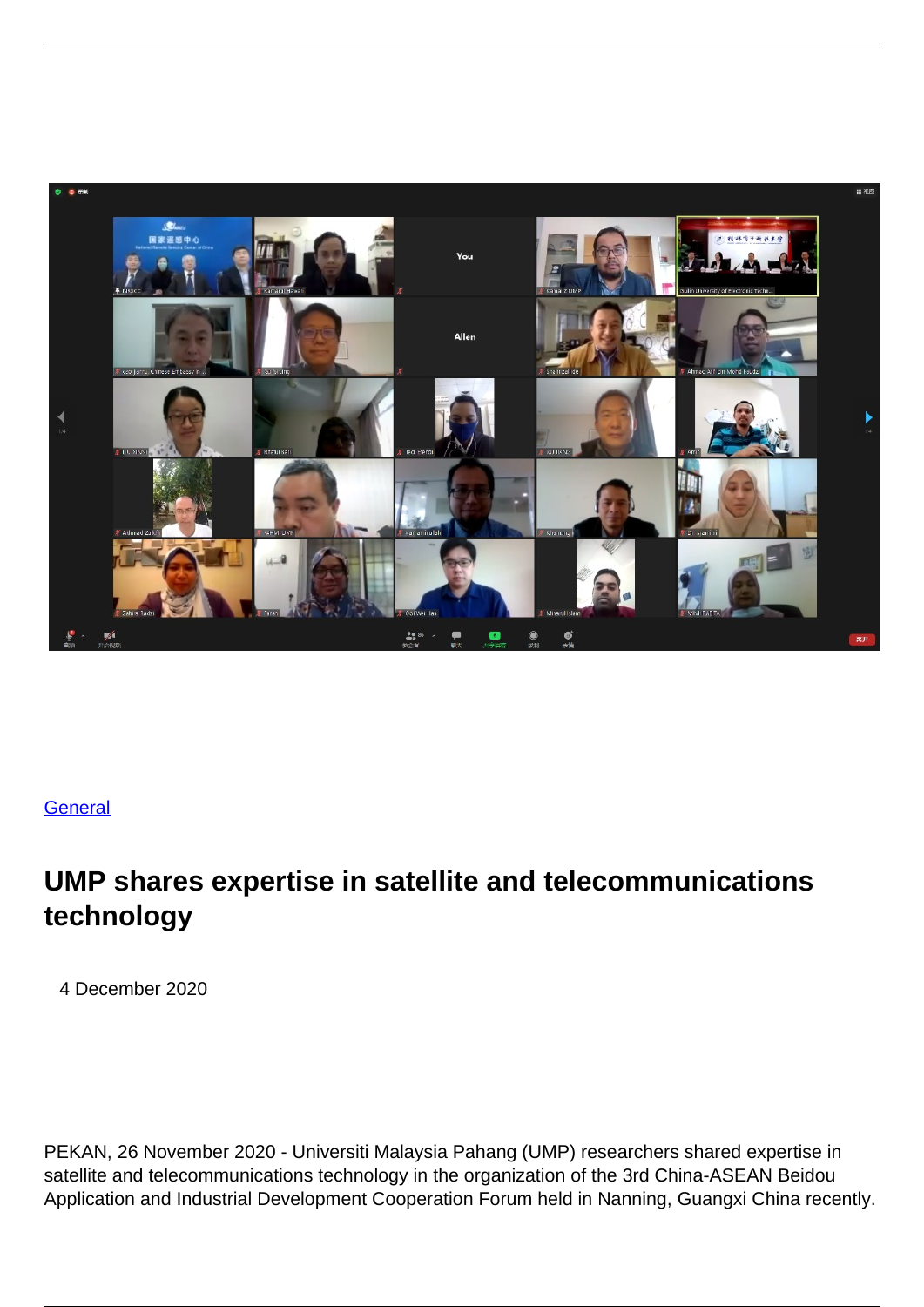The forum themed 'New Industrial Development, New Ecology Integration' which took place online and physically brought together experts in the field of satellites to discuss the activities of the Global Navigation Satellite System (GNSS) in their respective areas of expertise.

GNSS is a satellite system that provides location information on the earth's surface.

These navigation satellites are designed for positioning and navigation on land, air, and sea.

There are four GNSSs namely Global Positioning System (GPS) - United States, Globalnaya Navigatsionnaya Sputnikovaya System (GLONASS) - Russia, BeiDou Navigation Satellite System (BDS) - China and GALILEO Navigation System - European Union.

The two systems that operate regionally are the Quasi-Zenith Satellite System (QZSS) - Japan and the Indian Regional Navigation Satellite System (IRNSS) or NavIC - India.

The organization of this forum has the cooperation of the People's Government of Guangxi Zhuang Autonomous Region, China involving the participation of many parties including industry, academics, agencies, and institutions from China and other countries.

In this forum, Professor Ir. Dr. Kamarul Hawari Ghazali from the Faculty of Electrical and Electronics Engineering Technology (FTKEE) also presented the results of cooperation between UMP and the Guillin University of Electronic Technology China (GUET) in the research of landslide control system (Land Deformation System).

"The technology developed by the expertise from UMP and GUET includes the installation of this system at the KM94 East Coast Highway (LPT) location near the Lanchang exit to monitor land movement and detect landslides.

"Besides that, this system is also capable of obtaining real land movement data in real-time (realtime) for 24 hours and any major land changes can send the information to devices such as mobile phones and other devices.

"In fact, this system also uses satellite data reception technology that allows it to track the position and movement of the ground," he said.

He added that this system can be expanded to control large building structures or any high-risk structures such as dams, substations, oil rigs, buildings, bridges, and others.

"Currently, his party is installing this system in other locations with the cooperation of federal government agencies and also several states in Malaysia," he said.

UMP has been a permanent member of this forum since 2016 and the collaboration between UMP and GUET is also utilized not only in the field of research but also provides experience involving student mobility and sharing expertise in organizing forums internationally.

The presentation was also attended by academics from the Chinese Academy of Sciences, Yang Yuanxi, Deputy Chief Designer of Beidou Satellite Navigation System Engineering, Mo Hua.

Other entries include Peking University, Beijing Northern United Star Technology Co., Ltd., and the Laos Ministry of Agriculture and Forestry.